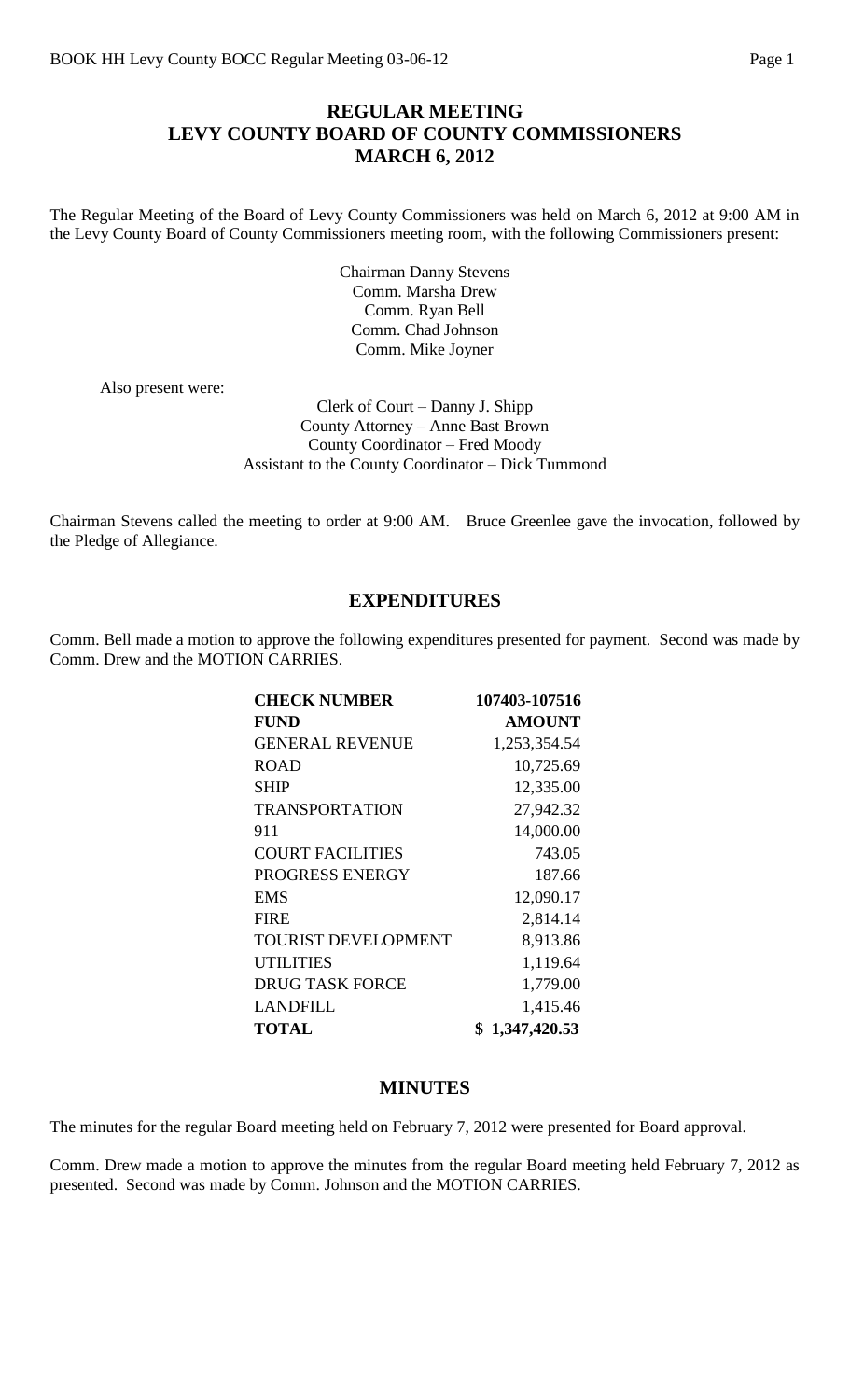#### **GOETHE FOREST**

Bobby Cahal, Goethe Forest Supervisor

A. Presenting annual Revenue Sharing check.

Mr. Cahal presented the Board on behalf of Adam Putnam, Commissioner of Agriculture the Annual Revenue Sharing check in the amount of \$55,397.91.

#### **ROAD DEPARTMENT**

Bruce Greenlee, Administrative Superintendent

A. Adoption of Resolution 2012-04 to schedule a Public Hearing on Tuesday, April 3, 2012 at 9:00 A.M. for the closure of NE 30<sup>th</sup> Street as requested by Petitioner, Daniel Jerrels.

Mr. Greenlee requested Board approval to schedule a Public Hearing on Tuesday, April 3, 2012 at 9:00 A.M. for the closure of NE 30<sup>th</sup> Street as requested by Petitioner, Daniel Jerrels.

Comm. Drew made a motion to schedule a Public Hearing on Tuesday, April 3, 2012 at 9:00 A.M. as requested. Second was made by Comm. Johnson and the MOTION CARRIES.

B. Requesting approval of Resolution 2012-05, Agreement with Florida Department of Transportation for Safe Route to School for Joyce Bullock Elementary, Williston Elementary and Williston Middle Schools.

Mr. Greenlee requested Board approval of Resolution 2012-05, an Agreement with the Florida Department of Transportation for Safe Route to School for Joyce Bullock Elementary, Williston Elementary and Williston Middle Schools.

Comm. Drew made a motion to approve Resolution 2012-05 as requested. Second was made by Comm. Bell and the MOTION CARRIES.

# **911 ADDRESSING**

Mike West, 911 Coordinator

A. Requesting Board approval to spend 911 equipment (carry forward) monies for the purchase of two servers.

Mr. West requested Board approval to spend 911 equipment (carry forward) monies for the purchase of two servers. Mr. West stated the carry forward amount is \$15,000. The bids received are as follows:

| <b>Howard Technology Solutions</b> | \$7,500.00 |
|------------------------------------|------------|
| Dell                               | 13,103.00  |
| IBM                                | 9,719.99   |

Comm. Drew made a motion to approve the lowest or best bid. Second was made by Comm. Bell and the MOTION CARRIES.

# **CLERK OF COURT**

Danny Shipp

A. Presenting a proposal for computers being removed from inventory and donating these to ARC of Levy County.

Mr. Shipp requested Board approval to donate computers removed from inventory to LARC as they have an ongoing project of dismantling and recycling old computers to sell, creating additional funding.

Comm. Bell made a motion to approve donating old computers being removed from county inventory to LARC as requested. Second was made by Comm. Drew and the MOTION CARRIES.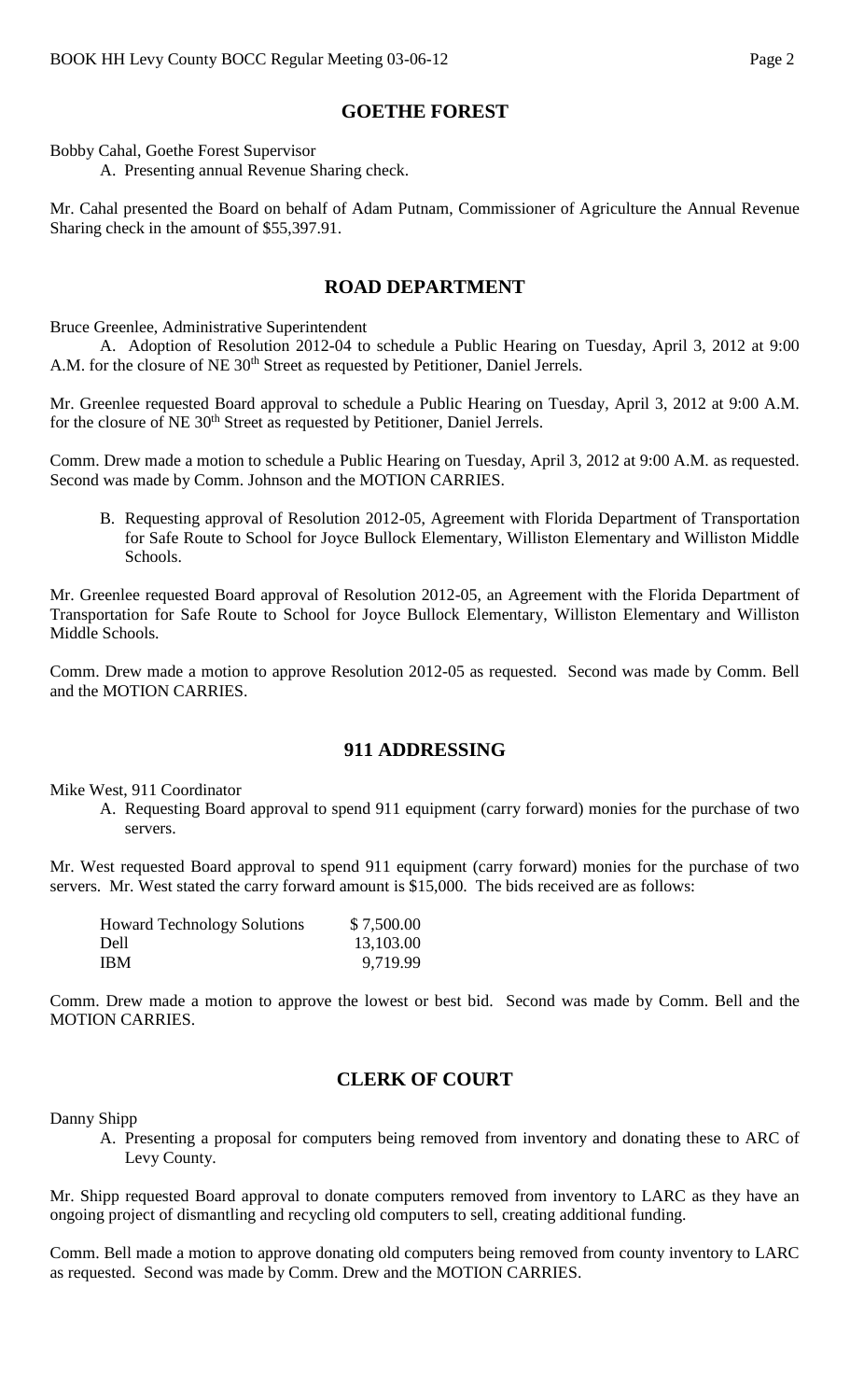# **COUNTY COORDINATOR**

Fred Moody, County Coordinator

A. Review RFP for newspaper advertising; Legal and Official Advertising for Levy County Board of County Commission.

Mr. Moody requested the Board review bid documents prepared by Atty. Brown concerning newspaper advertising.

After discussion, the Board agreed by consensus to TABLE this item until the April 3<sup>rd</sup> meeting.

#### **CORRESPONDENCE**

Jacqueline Martin,

A. Presenting Proclamation 2012-14 recognizing April 2012 as "Water Conservation Month".

Mrs. Martin requested Board approval of Proclamation 2012-14 recognizing April, 2012 as "Water Conservation Month" and read the Proclamation into public record.

Comm. Drew made a motion to approve Proclamation 2012-14 as requested. Second was made by Comm. Johnson and the MOTION CARRIES.

# **HUMAN RESOURCES**

Jacqueline Martin, Human Resource Manager

Presenting three draft policies for consideration:

A. Performance Bonuses.

Mrs. Martin requested Board approval to adopt by policy the current practice for Performance Bonuses which had been established by the Board.

Comm. Bell made a motion to adopt the Policy for Performance Bonuses as presented. Second was made by Comm. Johnson and the MOTION CARRIES.

B. Internet, E-mail and computer usage.

Mrs. Martin requested Board approval to adopt the Internet, E-mail and computer usage policy.

Comm. Johnson made a motion to adopt the Policy for Internet, E-mail and computer usage as presented. Second was made by Comm. Bell and the MOTION CARRIES.

C. Social Media.

Mrs. Martin requested Board approval to adopt the Social Media usage policy.

Jose Esteves spoke to the Board, stating there is no problem with employees using their own computers and accessing the county's internet. Problems with viruses can occur when social media is used on county computers.

Renate Cannon spoke to the Board and requested no personal matters be allowed on county computers.

Comm. Johnson made a motion to approve the policy for Social Media usage as presented. Second was made by Comm. Bell and the MOTION CARRIES.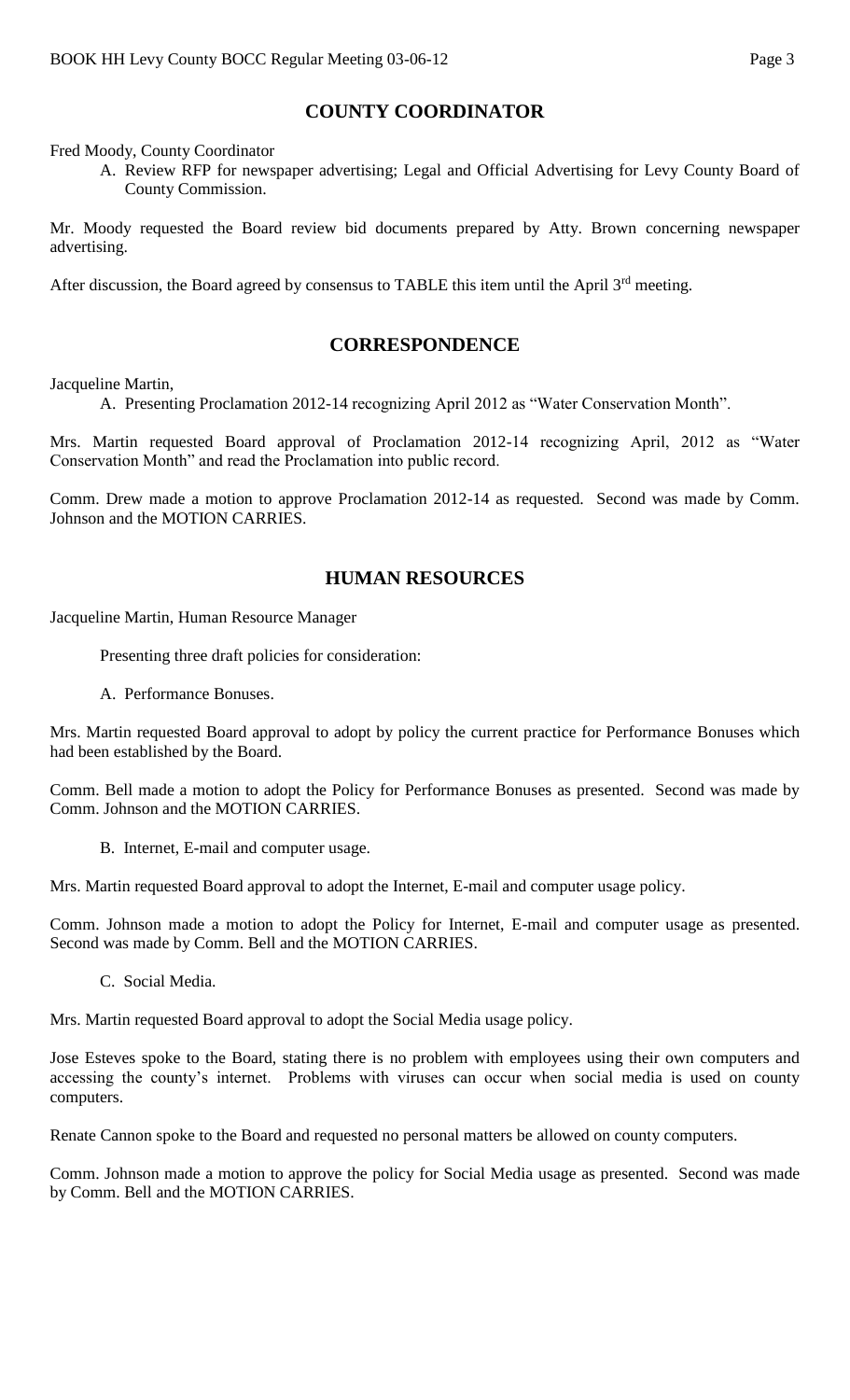#### **LIBRARY**

Lisa Brasher, Director

A. Request appointment of Russell Wells to the PAL Co-op Board, replacing Virginia Meisenheimer, who has resigned.

Ms. Brasher requested Board approval to appoint Russell Wells to the PAL Co-op Board, replacing Virginia Meisenheimer.

Comm. Johnson made a motion to approve the appointment of Russell Wells to the PAL Co-op Board as requested. Second was made by Comm. Bell and the MOTION CARRIES.

#### **PUBLIC COMMENTS**

Barney Cannon spoke regarding usage of computers for personal use and agreed with Commissioners in their efforts to curb the usage by employees except for work.

#### **COMMISSIONERS' REPORTS**

Comm. Drew spoke of the Medicare/Medicaid issue in Legislature hoping this will not pass as it would affect everyone negatively.

Comm. Bell asked Mr. Shipp about budget reports for the 1<sup>st</sup> quarter. Mr. Shipp stated he will have reports for the next meeting.

Comm. Stevens requested the Board hear a non-agenda item.

Comm. Joyner made a motion to hear a non-agenda item. Second was made by Comm. Bell and the MOTION CARRIES. Comm. Johnson votes NO.

Comm. Stevens stated he had received an Administrative Order from Chief Judge Martha Lott regarding monuments, artworks or displays on county property.

Renate Cannon read the letter into public record.

After discussion, the Commissioners agreed to send a letter back to Chief Judge Lott indicating the Judges opportunity to serve and protect the people is within the courtroom. The caretaking of the courthouse and properties is that of the Commissioners. The Judges have the same opportunity as the general public regarding input and comments on matters brought before the Commissioners.

Mr. Shipp stated he had an item to add to Comm. Stevens' non-agenda request stating W.A.R. (Withlacoochee Area Residents) had petitioned to use the courthouse for a Florida Nuclear Regulatory Commission meeting in October.

The Commissioners agreed they would not have a problem with this meeting taking place in the courthouse.

Mr. Shipp stated he will ask the three judges to be in attendance to send a letter requesting use of the courthouse and will present it at the next Board meeting.

The meeting recessed at 10:36 A.M.

The meeting reconvened at 11:00 A.M.